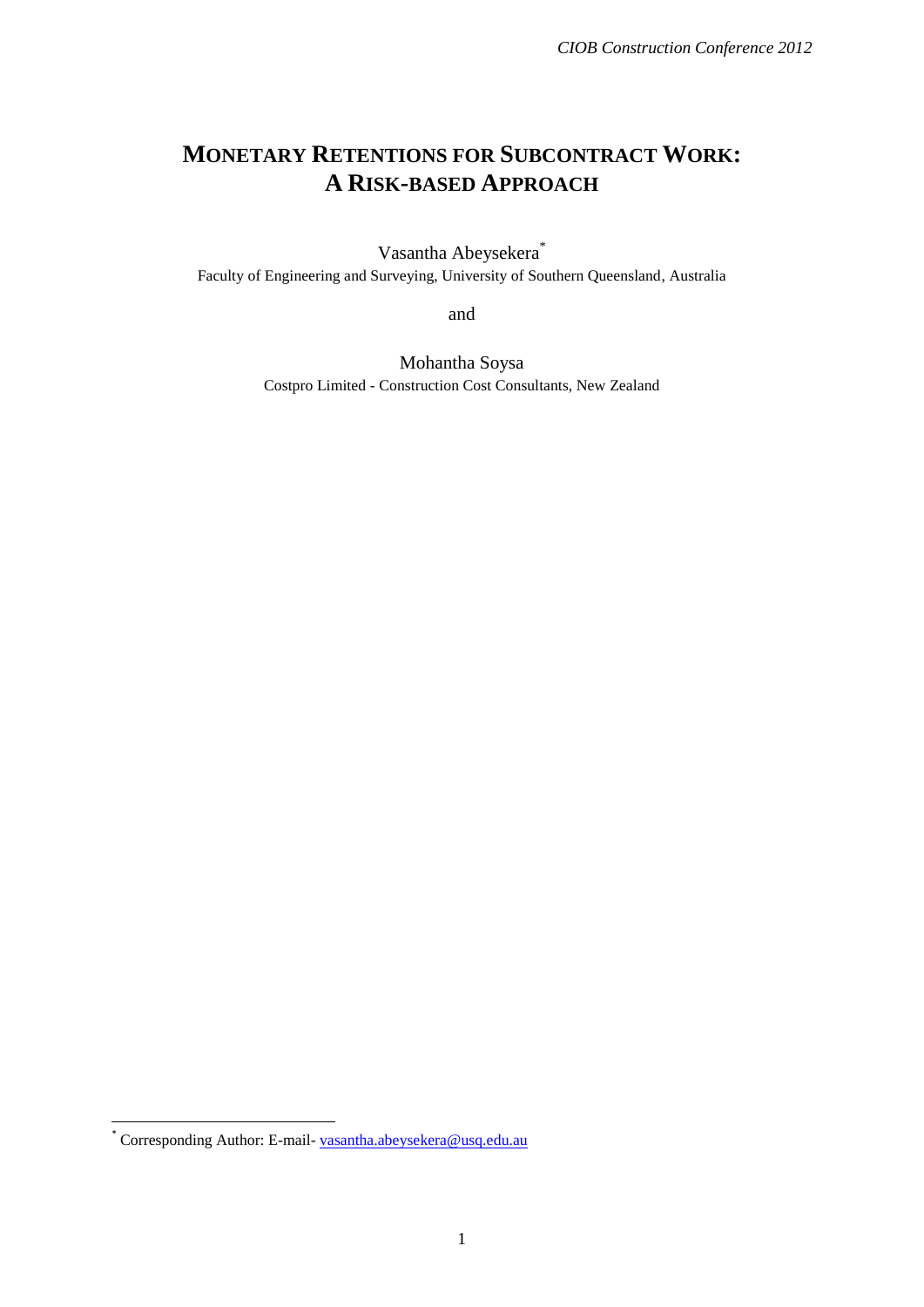# **MONETARY RETENTIONS FOR SUBCONTRACT WORK: A RISK-BASED APPROACH**

#### *ABSTRACT*

*The subcontracting culture in New Zealand is such that the same retention regime imposed on contractors is imposed on subcontractors by and large. This paradoxically fair contractual practice of back-to-back terms results in high retention rates (10%) and long defects liability periods set from contractor's practical completion which has caused concerns for subcontractors with no rational basis for resolving such concerns. This study investigates this phenomenon from a risk based perspective to understand the link between risk and retentions particularly in relation to current practice. Accordingly, it is found that current retention rates do not show an association with overall risk computed as a product of likelihood and consequence based on contractors' perceptions. However, when risk is viewed through these two components, it is seen that trades with high default risks for either likelihood or consequence results in high retention rates. Additionally, it is also seen that high risk is associated with subcontractor-harsh retention regimes with some exceptions lowering the strength of this association suggesting the need to investigate such trades to understand whether there are other overwhelming reasons for such exceptions. Thus, it is concluded that risk and retention regimes are linked to this extent although for a given level of risk, subcontractor friendly or unfriendly regimes could be achieved by a mix of different retention rates and release mechanisms. In this regard, it is seen that contractors seem to prefer high retention rates than longer defects liability periods for trades which have high risk levels. A*  further understanding about this relationship could be developed by undertaking a study on *perceived overall risk levels and perceived retention regimes.*

*Keywords: contracting culture, defects liability period, retentions, retainage, subcontracting*

### **1.0 INTRODUCTION**

The practice of retaining a percentage of money from payments due to a subcontractor is not new. During the last few decades, subcontractors have from time to time raised their concerns about this practice particularly with regard to rates, release mechanisms, and abuse. Given the freedom to contract, the practice continues, without much differentiation with most subcontractors being treated alike irrespective of whether their performance or the type of work they do.

Retentions have been labelled as a wasteful practice (Latham, 1994, 1997). Yet, it continues to be used in formal construction. Interestingly, it is a practice that could be used by main contractors to generate a positive cash flow without having to seek funds from commercial banks using what Abeysekera (2006) has labelled as the retention differentiation strategy. From time to time, a number of authors have pointed out the beastly nature of retentions suggesting solutions such as retention bonds, trust accounts, retention-based funds, and through legislative arrangements (Abeysekera, 2003, 2005, 2008; Pearman, 2004; Robinson, 2002) which are often not readily available to subcontractors. Moreover, practices vary world over with different rates and release mechanisms.

Given this background, this study pursues a greater understanding of ways and means of dealing with retentions by attempting understand the nature of risk-retention relationship.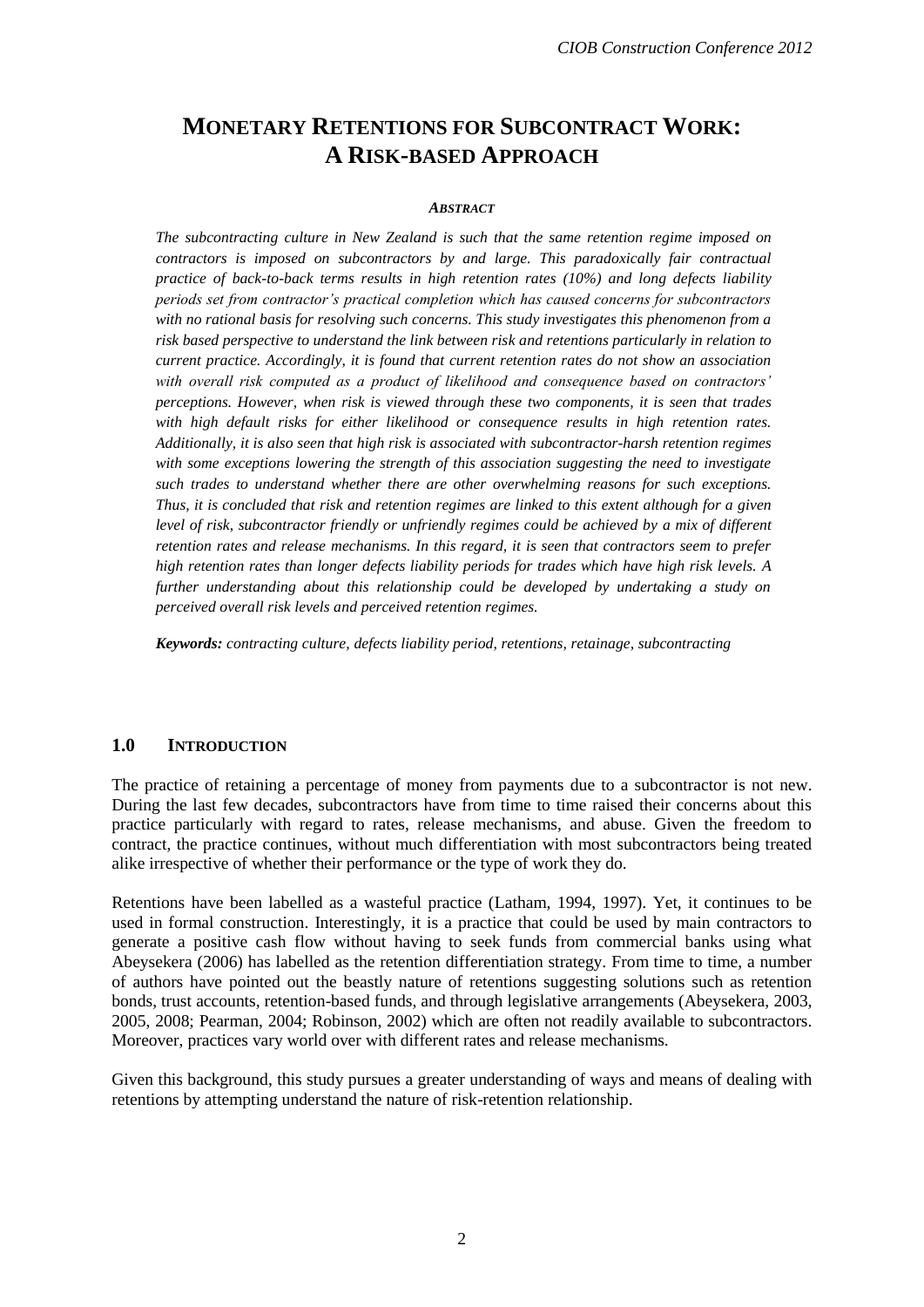## **2.0 CONTRACTING CULTURE IN NEW ZEALAND**

Most of the building construction work in New Zealand is outsourced particularly in the formal construction sector. This includes the supply of materials like pre-cast concrete products and also work that involves a component of labour with or without materials. It is for such types of work that retentions seem to be applied which raises fundamental questions on the purpose of retentions which almost all standard-form contracts have failed to define (Abeysekera, 2012) whether it is in work contracted by clients or work undertaken by subcontractors. Given that subcontracting is common and there is no indication that it will change in the near future, sometimes with almost 85% of the work subcontracted particularly in large building projects, this practice of handing work to teams specialising in various types of work needs greater attention for construction to be managed efficiently.

One common feature of such work is that imposition of retentions particularly in the formal construction sector imposing back-to-back contract terms on subcontractors meaning that quite often the same retention regime is applied to subcontractors (Abeysekera, 2012). Prima-facie this seems fair and reasonable. However, given that main contractor's get their retentions released partly on practical completion and the rest at the end of the defects liability period, it is not surprising that subcontractors have a genuine cause for concern if and when such regimes are applied.

Interestingly, New Zealand employs a sliding retention regime in most projects (Abeysekera, 2006) with a retention rate of a high of 10% with progress claims up to NZ \$ 200,000 with the percentage of deduction declining as the size of the subcontract package becomes bigger with an effective rate of around of 1.75% when the value of the work reaches \$8 million whilst capping retentions at this level (i.e. no retentions once this turnover is achieved). Of course, with larger projects, the retentions used are different (see, Abeysekera, 2008). Nevertheless, the sliding retention regime is used frequently as noted above. In order to maximise retentions, some main contractors deliberately limit the monetary value of subcontract work packages to \$ 200,000 so that the retention rate of 10% could be held! Although main contractors circumvent retention deductions by providing a retention-bond to clients, such facilities do not seem to be available to subcontractors. Even if it was the case, subcontractors may not wish to provide bonds as it costs money to get a bank guarantee but more importantly submission of bank bonds and guarantees tie up capital and erode lines of credit. It is also worth noting that it is rare for subcontractors to provide non-bank securities (say a guarantee from an insurance company) or for that matter performance or retention bonds. Accordingly, employing backto-back contract terms do not seem to have manifested as a subcontractor-friendly option in New Zealand. Is subcontracting really risky…?

As noted before, subcontracting is common in New Zealand. Specialisation has advantages: when work is handled by small groups there is greater opportunity for work to be done right-the-first-time, on time, to specifications, and as per other contractual obligations and other benefits that come from similarity and familiarity of work. However, experience shows that this is not necessarily the case and subcontracting seems risky as not all subcontractors discharge their contractual and other duties diligently for one reason or the other despite years of experience and expertise of performing similar work!

In other words, contractors are exposed to  $risk$  when subcontracting – a level of uncertainty with respect to the performance of subcontractors – the *possibility that an unknown and unexpected event with adverse consequences could take place* irrespective of whether a particular subcontractor is considered reliable, trustworthy, diligent, or not – all of which must be managed by the main contractor.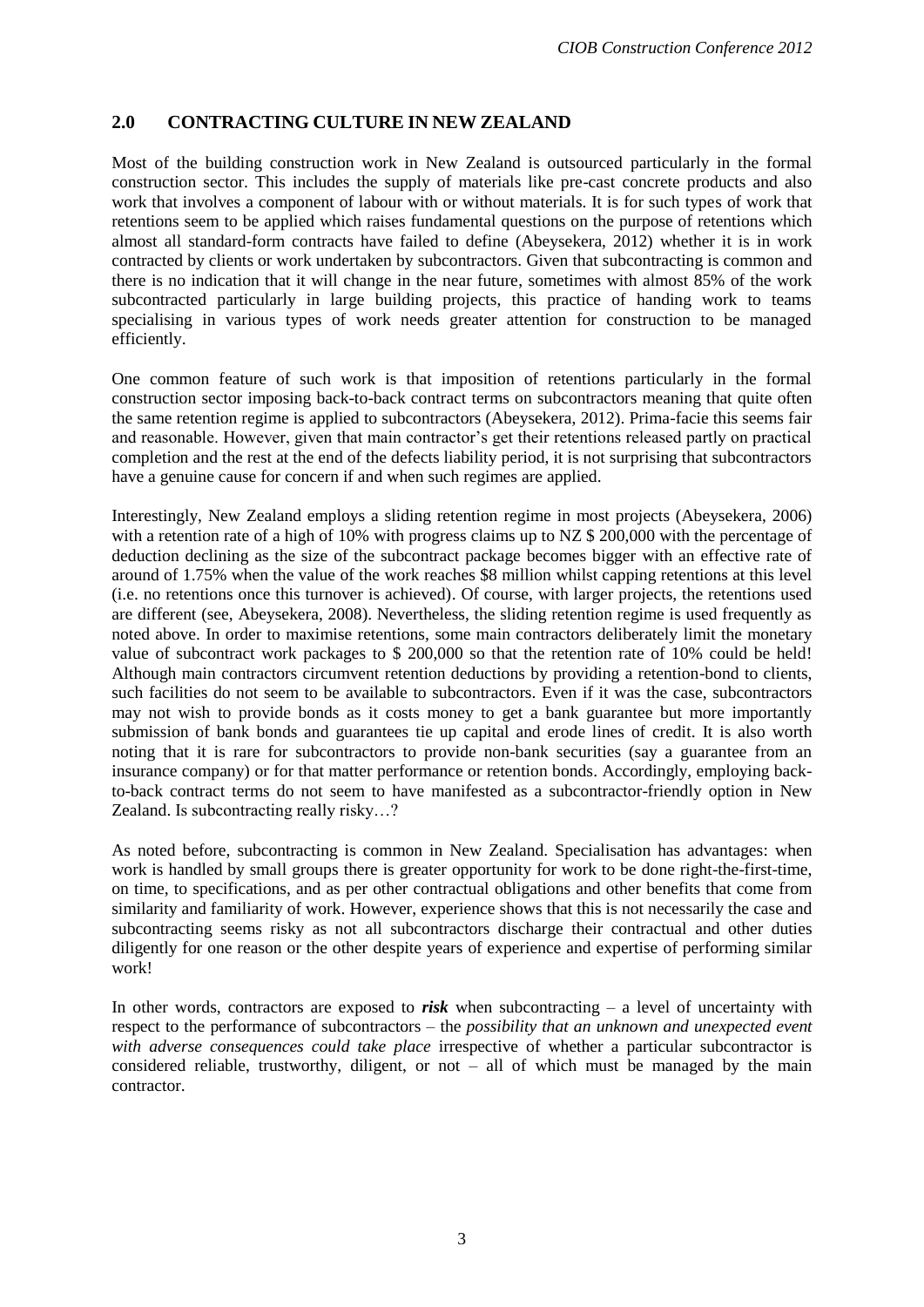## **3.0 RISK AND RETENTIONS**

What types and levels of risks do contractors' face when contracting subcontractors? It can be stated that a main contractor carries three primary risks:

- 
- Subcontractor cannot perform and/or at the rate required;
- Subcontractor will default; Misunderstandings due to the extent of work the subcontractor has priced and what the main contractor expected.

In other words, a subcontractor having started could abandon the job altogether. The project could suffer due to delayed completions, quality problems (including repeat work and defects detected upon work completion), health and safety issues, non-compliance with the laws of the land, etc. Moreover, performance could also be hampered by pricing issues arising from the anticipated and perceived scope of work being different with the subcontractor which may lead to claims for extra work done or claiming for more work than what has been performed.

On the one hand if the main contractor chooses a subcontractor with mediocre skills of performance, one could argue that the responsibility should lie fairly and squarely with the main contractor. For example, the main contractor could intentionally select a subcontractor, whose quality of work is not excellent, at a cheaper price, taking upon themselves to rectify any defects. On the other hand, ground realities may be such that contractors may not have a choice given that there is a shortage of skilled subcontractors. Even if this is not the case, what if the selected subcontractor does not provide its best team to the job? What if the subcontractor having completed the work seemingly well does not return back to fix a latent defect? What if the main contractor overpays a subcontractor for one reason or the other? There is no doubt of the risks that prevail.

Main contractors may choose to accept such risks or transfer these to other parties depending on who is best suited to manage the risk. On the other hand, irrespective of who is best suited, the main contractor may choose to accept the risk for a reward (e.g. a cheaper price resulting in lower costs and greater profits) but in doing so minimise any risks by adopting other strategies, for example, by providing better supervision, seeking performance bonds, or *even retaining a percentage from payments due to a subcontractor*. However, what seems to occur in practice is that all subcontractors are treated alike when back-to-back contract terms are applied irrespective of their performance history, the type of work undertaken, or their risk profile (Abeysekera, 2012).

Does risk really play a role in retention rates imposed on subcontractors…? Do some trades carry more risk than other trades? Are some subcontractors riskier than others? Does a high retention rate of 10% provide a safety net against adverse consequences? Is it a blanket response? These are some questions that need to be answered to understand the risk-retention mechanism in order to develop a lasting solution to 'retention' concerns of subcontractors.

### **4.0 A METHODOLOGY FOR UNDERSTANDING THE RISK-RETENTION RELATIONSHIP**

Given the above background, the main purpose of this study is to develop a methodology for understanding the risk-retention relationship for which purpose, it is necessary to:

- understand current practice
- assess level of risk of the selected building trades
- assess level of risk in relation and retention regime

In order to achieve the above objectives, the study focussed on building work in the formal sector of the construction industry.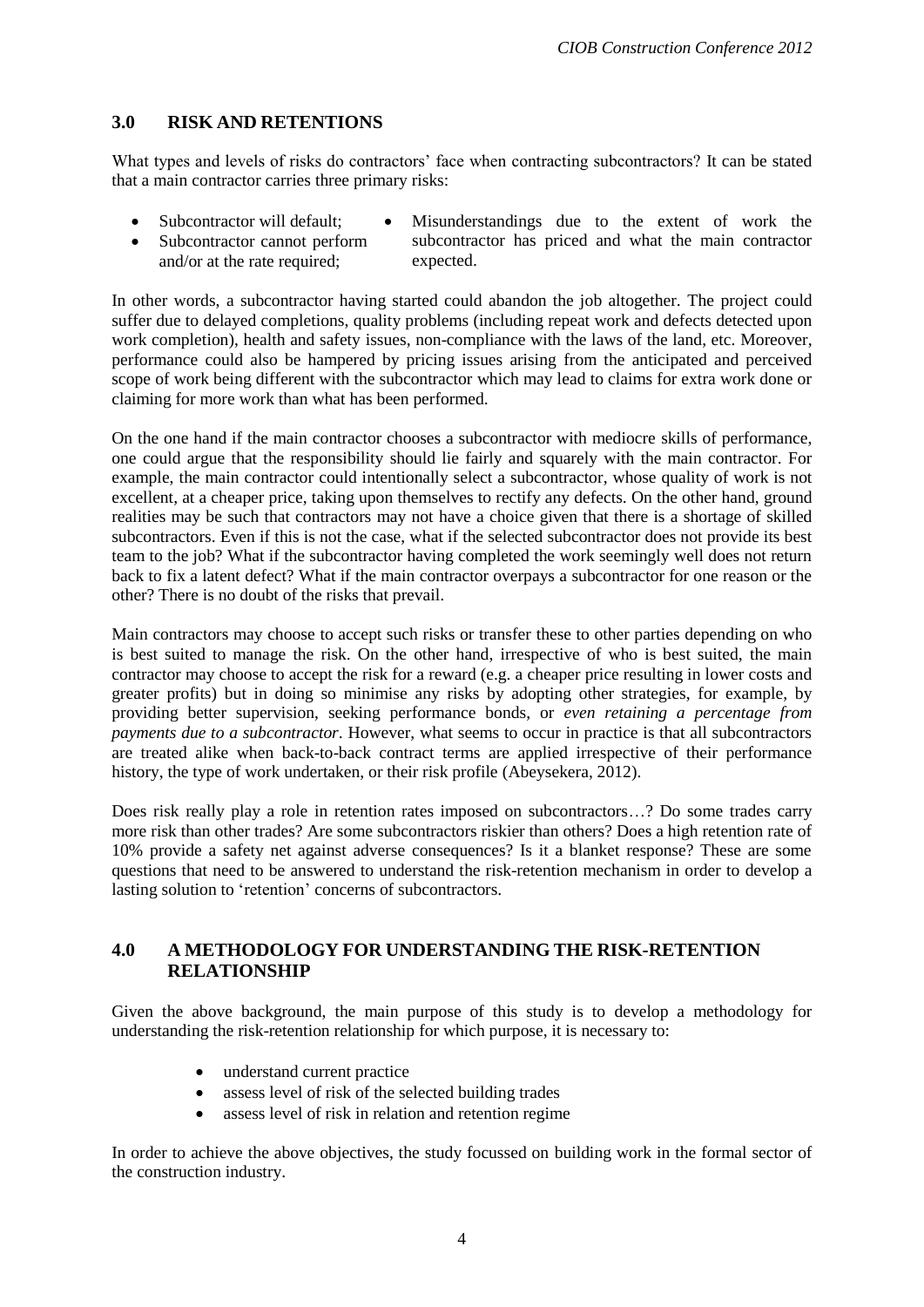#### Selection of trades:

Given that there is extensive subcontracting as noted before, it would be necessary to consider all building trades, and the trades listed in the Standard Method of Measurement of Building Works (NZS4202:1995) was used for this purpose. As there were over 35 trades, it was decided to narrow down the number to a manageable proportion focussing on typically subcontracted trades which are shown in Table 1. In all 22 trades were selected.

#### Sample selection:

One of the characteristics of the New Zealand construction industry is that there are only a handful of contractors who handle large scale construction work. They are well known and occupy an envious position in construction industry with each of these companies employing a large volume of subcontractors often influencing how the rest of the construction industry engages with subcontractors. All such companies operate in all the main cities with Auckland being the most populous city in New Zealand and perhaps the city with the highest volume of commercial construction work. Thus, the companies were selected from Auckland. The study focussed on these large and medium-scale construction companies and a number of construction companies were approached with 10 companies agreeing to participate in this study.

Data was collected through face to face interviews mainly as a strategy to ensure that all these companies participated. It was seen necessary to select interviewees who had the authority to fix retention regimes and who had a good understanding of the implementation of such regimes. Pursuant to a desk-top survey, it was established that the chief quantity surveyor was the best person to be interviewed.

#### Data collection

In order to achieve sub-objectives (noted at the beginning of this section), data were collected using two score cards, one for current practice, and the other for level of risk indicating whether the likelihood and consequence was high, medium, or low whilst keeping in mind the do's and don'ts when conducting such interviews.

To assess the level of risk for the selected trades, interviewees were questioned on the likelihood and consequences of a performance default when working with an 'average' subcontractor. A qualitative scale of 'high-medium-low' with three responses was used for assessing likelihood and consequence (AS4360:1999). When assessing overall risk in relation to a retention regime, the same qualitative scale was used.

#### Data analysis

Qualitative data related to current practice was tabulated as shown in Fig. 1 and a composite retention rate was calculated as follow (see Fig 1 for data). This was repeated for the selected trades (22 in all):

Current Composite Retention Rate =  $(4 \times 0\% + 1 \times 5\% + 5 \times 10\% \times 0 \times 15\% + 0 \times 20\%)/10 = 5.5\%$ 

An average defects liability period (DLP) was also calculated depending on whether the DLP was from subcontractor(SC)'s or main contractor(MC)'s practical completion (PC), making a note on whether these practices were adopted mainly by large contractors or medium scale contractors (see bottom right corner of Fig. 1).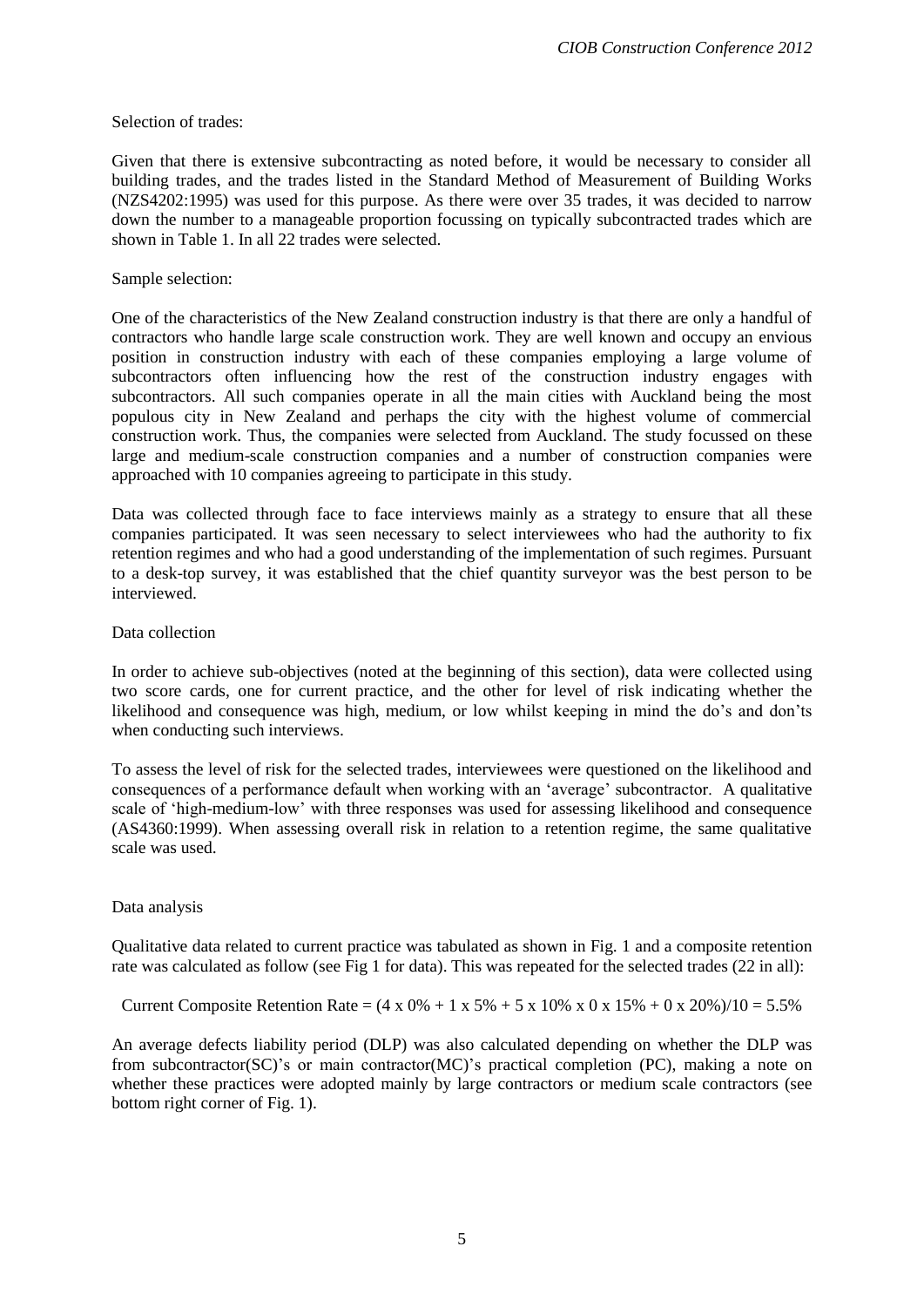|                            | <b>Current Composite Retention Rate</b><br><b>Respondent Contractors</b> |                |                |                |          |              |                     |          |                |                 |             |    |       |          |                                       |
|----------------------------|--------------------------------------------------------------------------|----------------|----------------|----------------|----------|--------------|---------------------|----------|----------------|-----------------|-------------|----|-------|----------|---------------------------------------|
| <b>Demolition</b>          |                                                                          | Large Scale    |                |                |          |              | <b>Medium Scale</b> |          |                |                 | 0%          | 5% | 10%   | 15%      | 20%                                   |
|                            |                                                                          |                | 3              | 4              |          | 6            |                     | 8        |                | 10              | 4           |    | 5.    | $\bf{0}$ | $\mathbf{0}$                          |
|                            |                                                                          |                |                |                |          |              |                     |          |                |                 |             |    |       |          |                                       |
| <b>Rate of Retention %</b> | 5                                                                        | 10             | 10             | 10             | $\bf{0}$ | $\mathbf{0}$ | $\mathbf{0}$        | $\Omega$ | 10             | 10 <sup>°</sup> |             |    |       | 5.5      |                                       |
|                            |                                                                          |                |                |                |          |              |                     |          |                |                 |             |    |       |          | Av. Defects liability period (months) |
|                            |                                                                          |                |                |                |          |              |                     |          |                |                 | $Subs PC =$ |    | 1.667 |          | 3 Mainly LC                           |
| <b>DLP</b> (months)        | 1s                                                                       | 3 <sub>m</sub> | 1 <sub>s</sub> | 3 <sub>S</sub> |          |              | $\mathbf{0}$        | $\Omega$ | 3 <sub>m</sub> | 6m              | $MC's PC =$ |    | 4     |          | 3 Mainly MC                           |

Fig. 1: Current practice for Demolition Trade

As mentioned before, levels of risks for different trades were assessed through a qualitative approach using high, medium, and low to assess performance default risk. Data so obtained was transferred to a matrix form with livelihood and consequence as axes (Fig. 2). Notations '1' and '2' were used for depicting the responses of medium-scale and large-scale contractors respectively. These responses were converted to numeric data by assigning values for high, medium, low risk as 2.5, 1.5 and 0.5 mainly as a means of comparing risks across trades than as an absolute measure of risk. The relative proportions could have been taken as 3, 2 and 1 as well or any other but in this case, distance (along the axes) to the centre of box (square) depicting a level of risk was taken as the relative weights. Data in Fig. 1 shows responses from 10 contractors consisting of 3 large scale contractors (note as '2') and 7 medium scale contractors (noted as '1'). Accordingly, the average overall likelihood score and consequence would be as follows noting that the maximum score possible is 2.5:



Fig. 2: Tabulated data for Demolition Trade

| Average Overall Likelihood (L) Score  |  |  |
|---------------------------------------|--|--|
| Average Overall Consequence (C) Score |  |  |

 $A = (0 \times 2.5 + 1 \times 1.5 + 9 \times 0.5)/10 = 0.6$  $A = (0 \times 2.5 + 3 \times 1.5 + 7 \times 0.5)/10 = 0.8$ 

Data so converted for likelihood and consequence was multiplied to arrive at an overall risk for a particular trade as noted below:

Risk= 
$$
k \times L^a \times C^b
$$
 (HB436, 2004) with

'k' (a constant), 'a' and 'b' as powers of L and C being taken as 1.

Accordingly,

Average Overall Risk Score for Trade =  $0.6 \times 0.8 = 0.48 \approx 0.5$  ... (1)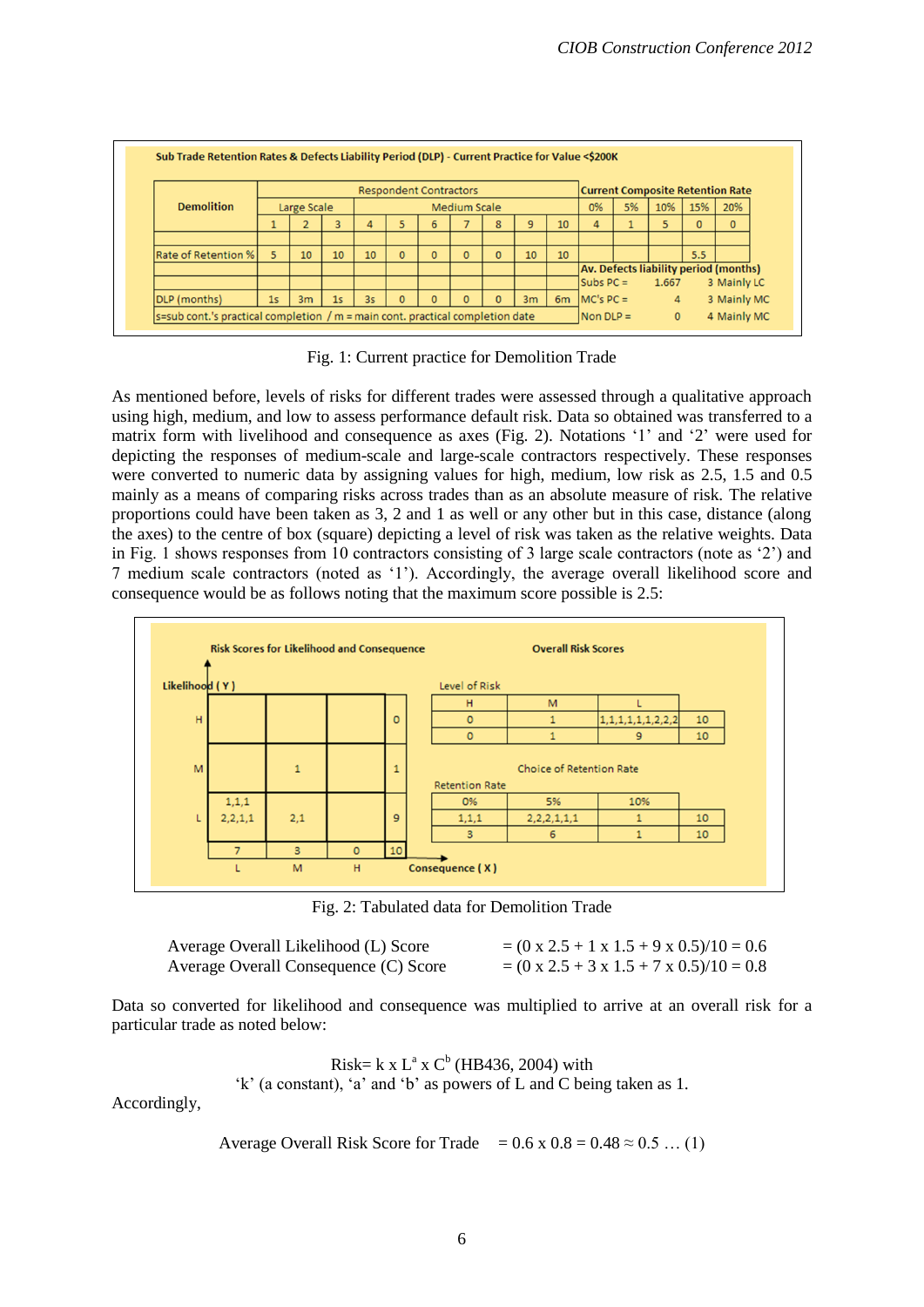These scores relate to the second objective. It is useful at this stage to review what these mean noting that these are not absolute scores of risk. However, in comparison with the maximum score of 2.5 for L and C, the scores of 0.6 and 0.8 indicate a low performance default. Similarly, as the overall score is only 0.5 when compared with a maxim of 6.5 ( $2.5 \times 2.5$ ), the potential for a performance default of this trade can be concluded to be low.

Ideally, a third measure is required, i.e. an overall measure of risk as perceived by the contractors in relation to the rate and the release mechanisms they wish to apply taking risk as the main criterion (quite apart from market and other considerations). This would have been useful for validating the product measure of risk (i.e. L x C) which is not discussed in this study.

Results so computed were analysed to ascertain whether practices of large and medium scale contractors were different with respect to building trades. Additionally, trades were classified into three categories, viz. front-end trades, mid-trades, and end-trades (see Table 1) to examine whether these broad categories of trades were treated differently by main contractors.

### **5.0 CURRENT RETENTION PRACTICES IN SUBCONTRACTING**

In order to describe current practice, there is a need for a number of indicators as a cursory examination of theories on retentions would provide (Abeysekera, 2008). However, in this study, this has been limited to indicators for retention regimes only. These indicators shown in Table 1 present a rich picture giving a first time understanding on existing practices in the New Zealand building industry.

Results show that two trades, namely, Metal Windows and Doors, and Solid Plaster/Cladding are significant in that all respondents stated that they hold 10% as retentions. Interestingly, there were another 12 trades with this high retention rate (see shaded values in Table 1) where over 80% of the respondents claimed usage. Excavation was another trade that had a high retention rate with a composite retention rate higher than 8%. Approximately 2/3rds of the trades fell within the above mentioned characteristics. Furthermore, defects liability period for these trades were computed mainly from contractor's practical completion (PC) and not from SC' PC with the exception of four trades, namely, Excavation, Piling, Drainage, and Brick/Blockwork where some contractors opted for setting DLPs from subcontractor's PC. Interestingly, these exceptions were all frontend trades (see comment about backend trades and DLPs later). In essence, this amounts to the use of back-to-back contract terms with the exception of DLPs which is seen to be the most unfavourable/harshest retention regime for subcontractors. However, not all trades attract retentions: One such trade is Reinforcement Steel where 80% of the contractors did not claim to hold retentions. The others that followed closely are Precast Concrete (50%), Demolition (40%), Concrete Work (40%) and Excavations (30%) with such favourable retention regimes provided mainly by medium scale contractors and not by large scale contractors (Table 1). As to why this is so needs more investigation and has not been undertaken in this study.

It is also useful to note that of the frontend trades one third had relatively low DLPs, namely, Excavation, Pre-cast Concrete, and Reinforcement (see '#' on last column of Table 1) although this would not be the case where contractors set DLPs from MC's PC. Of the mid-trades, none had low DLPs as the period was set mainly from MC's PC. This is the case with back-end trades too. From a project management perspective, this seems to be a convenient approach for the MC (with one release date for most subcontractors) although this was not examined in this study. On further reflection of the results in Table1, it should be possible to classify retention regimes as shown in Table 2. As to whether these and other observations made above are linked with performance default risk is discussed in Section 6.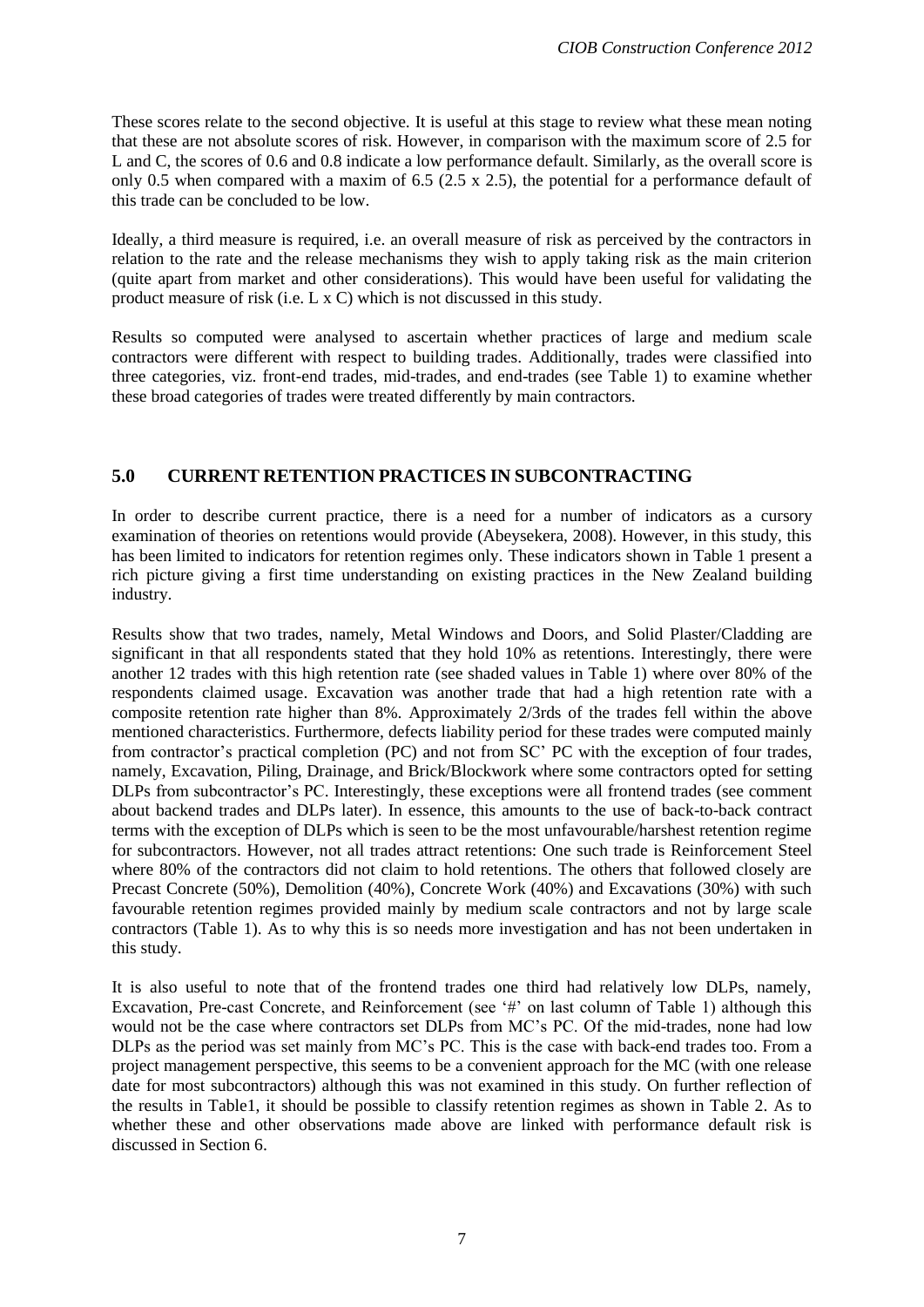|                                   | Retention rate           |                          |      | Com-           | DLP (months)             |                          |    |        |                          | <b>Trades</b>            | Trades                   | <b>DLP</b>             | Avg.               | Avg.                     |
|-----------------------------------|--------------------------|--------------------------|------|----------------|--------------------------|--------------------------|----|--------|--------------------------|--------------------------|--------------------------|------------------------|--------------------|--------------------------|
|                                   | $\theta$                 | 5                        | 10   | posite         | $\overline{0}$           | 1                        | 3  | 6      | 12                       | with-                    | without                  | commen-                | <b>DLP</b>         | <b>DLP</b>               |
| <b>TRADES</b>                     | $\%$                     | $\%$                     | $\%$ | <b>Retenti</b> |                          |                          |    |        |                          | out                      | <b>DLPs</b>              | ces from<br>$(S: sub-$ | from<br><b>MCs</b> | from                     |
|                                   |                          | % of                     |      | on<br>Rate:    |                          |                          |    |        |                          | <b>DLPs</b>              | offered                  | contractor;            | PC                 | Sub's                    |
|                                   |                          | respondents              |      | <b>CRR</b>     |                          | % of respondents         |    |        |                          | by                       | by                       | M-main<br>contractor)  | (m)                | PC(m)                    |
| <b>Frontend Trades</b>            |                          |                          |      |                |                          |                          |    |        |                          |                          |                          |                        |                    |                          |
| Demolition                        | 40                       | 10                       | 50   | 5.5            | 40                       | 20                       | 30 | 10     |                          | 40%                      | MC only                  | S+M's PC               | 4.0                | 1.7                      |
| Excavation                        | 10                       | 20                       | 70   | 8.0            | 30                       | 20                       | 40 | 10     |                          | 30%                      | MC only                  | S+M's PC               | 3.6                | 1.0#                     |
| Piling                            |                          | 10                       | 90   | 9.5            | 20                       | 20                       | 50 | 10     |                          | 20%                      | MC only                  | S+M's PC               | 3.6                | 1.7#                     |
| Concrete work                     | 40                       | 30                       | 30   | 4.5            | 40                       | 20                       | 30 | 10     |                          | 40%                      | MC only                  | $S+M's PC$             | 4.0                | 1.7                      |
| Pre-cast Conc.                    | 50                       | 20                       | 30   | 4.0            | 50                       | 10                       | 30 | 10     |                          | 50%                      | $LC+MC$                  | S+M's PC               | 3.0                | 3.3#                     |
| Reinforcement<br><b>Steel</b>     | 80                       | $\overline{\phantom{a}}$ | 20   | 2.0            | 80                       |                          | 20 |        |                          | 80%                      | $LC+MC$                  | $S+M's PC$             | 3.0                |                          |
| Structural<br>Steel               |                          | 20                       | 80   | 9.0            | $\overline{a}$           |                          | 70 | 20     | 10                       | $\overline{a}$           |                          | MC's PC<br>always      | 4.7                | 5.0                      |
| Brick & Block<br>Work             | 10                       | 10                       | 80   | 8.5            | 10                       |                          | 60 | 20     | 10                       | 10%                      | MC only                  | S+M's PC               | 4.9                | 3.0                      |
| Drainage                          | $\blacksquare$           | 10                       | 90   | 9.5            |                          | 10                       | 50 |        | 40                       | $\overline{a}$           |                          | S+M's PC               | 7.5                | 2.0                      |
| <b>Mid Trades</b>                 |                          |                          |      |                |                          |                          |    |        |                          |                          |                          |                        |                    |                          |
| Metal<br>Window &<br>Doors        |                          | $\overline{\phantom{a}}$ | 100  | 10.0           | $\overline{a}$           |                          | 70 | 20     | 10                       |                          |                          | MC's PC<br>always      | 4.5                |                          |
| Carpentry                         | 40                       | 30                       | 30   | 4.5            | 40                       | 10                       | 40 | 10     |                          | 40%                      | MC only                  | Mainly<br>MC's PC      | 3.6                | 1.0#                     |
| Joinery                           | 10                       | 10                       | 80   | 8.5            | 10                       | 10                       | 70 | 10     |                          | 10%                      | MC only                  | Mainly<br>MC's PC      | 3.4                | 1.0#                     |
| Roofing                           | $\blacksquare$           | 10                       | 90   | 9.5            | $\overline{\phantom{a}}$ | $\blacksquare$           | 70 | 20     | 10                       | $\overline{\phantom{0}}$ |                          | MC's PC<br>always      | 4.5                |                          |
| Plumbing &<br>Gas                 |                          | 10                       | 90   | 9.5            | $\blacksquare$           | $\overline{\phantom{a}}$ | 50 | 10     | 40                       | $\overline{a}$           |                          | MC's PC<br>always      | 7.1                |                          |
| Mech.<br><b>Services</b>          | $\blacksquare$           | 10                       | 90   | 9.5            | $\overline{\phantom{a}}$ | $\overline{\phantom{a}}$ | 40 | 10     | 50                       | $\overline{\phantom{0}}$ |                          | MC's PC<br>always      | 7.8                |                          |
| Fire<br>Protection                |                          | 10                       | 90   | 9.5            | $\overline{a}$           | $\overline{a}$           | 40 | 10     | 50                       | $\overline{\phantom{0}}$ | $\overline{\phantom{a}}$ | MC's PC<br>always      | 7.8                | $\overline{\phantom{a}}$ |
| Electrical<br>Services            | $\overline{a}$           | 10                       | 90   | 9.5            | $\overline{\phantom{a}}$ | $\blacksquare$           | 40 | 10     | 50                       | $\overline{a}$           |                          | MC's PC<br>always      | 7.8                |                          |
| <b>Backend Trades</b>             |                          |                          |      |                |                          |                          |    |        |                          |                          |                          |                        |                    |                          |
| Solid Plaster /<br>Cladding       |                          |                          | 100  | 10.0           | ÷,                       | $\overline{a}$           | 80 | $10\,$ | 10                       | $\overline{a}$           |                          | MC's PC<br>always      | 4.2                |                          |
| GIB Fix &<br>Stop                 | 20                       | 20                       | 60   | 7.0            | 20                       | 10                       | 60 | 10     | $\overline{\phantom{a}}$ | 20%                      | MC only                  | Mainly<br>MC's PC      | 3.4                | 1.0#                     |
| Suspended<br><b>Grid Ceilings</b> | $\overline{\phantom{a}}$ | 20                       | 80   | 9.0            | $\overline{a}$           | 10                       | 80 | 10     | $\sim$                   | $\overline{\phantom{0}}$ |                          | Mainly<br>MC's PC      | 3.3                | 1.0#                     |
| Floor<br>Coverings                | $\blacksquare$           | 10                       | 90   | 9.5            | $\blacksquare$           | 10                       | 80 | 10     | $\overline{\phantom{a}}$ | $\overline{a}$           |                          | Mainly<br>MC's PC      | 3.3                | 1.0#                     |
| Painting & Sp.<br>Finishes        |                          | $10\,$                   | 90   | 9.5            | $\qquad \qquad -$        |                          | 80 | 10     | $10\,$                   | $\overline{a}$           |                          | MC's PC<br>always      | 4.2                |                          |

# Table 1: Current Practice in relation to elements defining a retention regime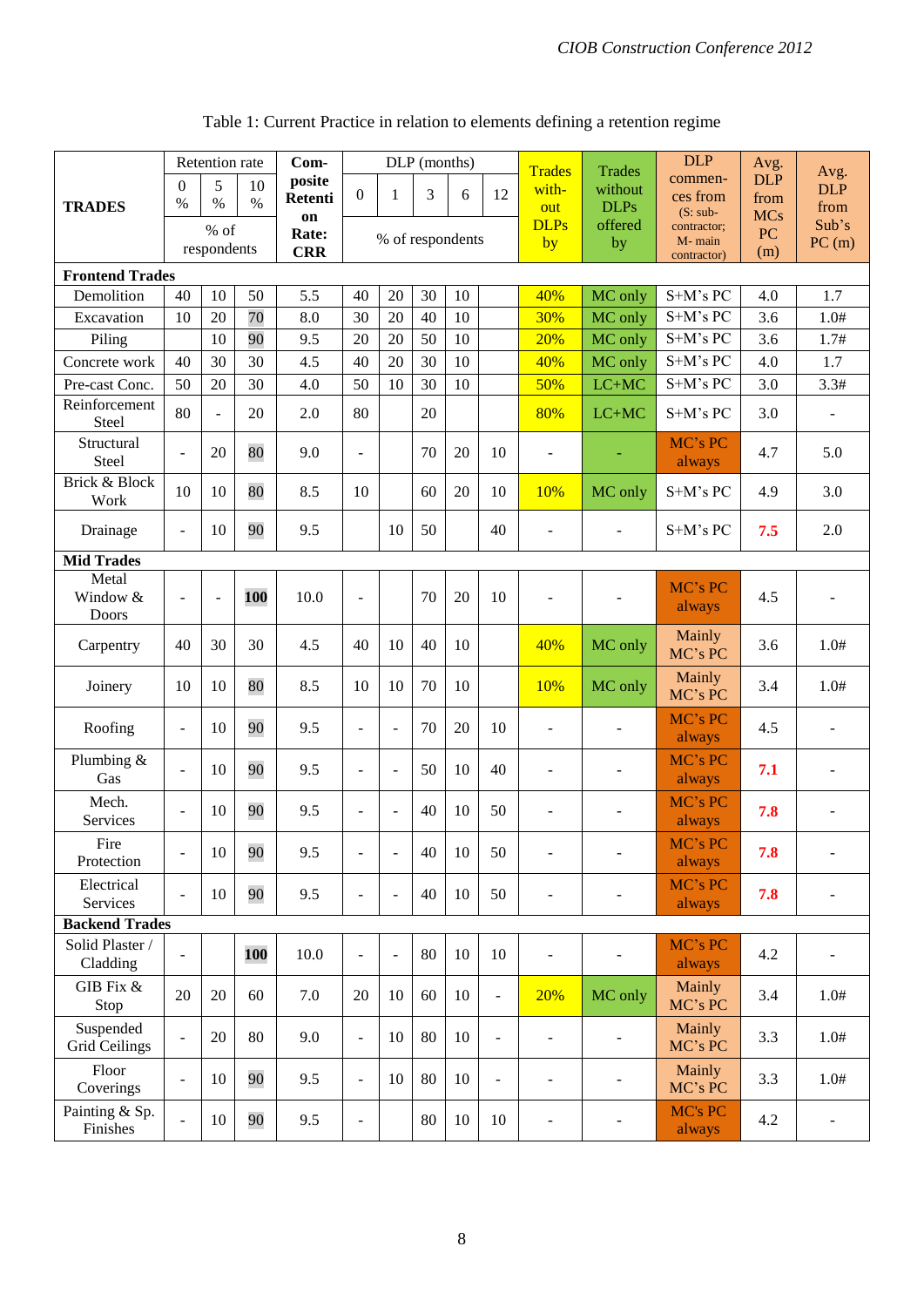|                |                   | <b>Retention Characteristic</b>            |            |                                                                     |                  |                                                                                              |
|----------------|-------------------|--------------------------------------------|------------|---------------------------------------------------------------------|------------------|----------------------------------------------------------------------------------------------|
|                | Retention<br>Rate | <b>DLP</b><br>mainly<br>from<br>MC's<br>PC | <b>DLP</b> | Some<br>DLP from<br><b>MCs</b><br>and/or<br>some<br>from SC's<br>PC | No. of<br>Trades | Trade descriptions                                                                           |
| 1              | <b>HIGH</b>       | $\sqrt{}$                                  | High       |                                                                     | $\overline{4}$   | Plumbing & Gas, Mechanical Services, Fire<br>Protection, Electrical                          |
| $\overline{c}$ | <b>HIGH</b>       | $\sqrt{ }$                                 | Med        |                                                                     | 5                | Structural Steel Work, Metal Windows & Doors,<br>Solid Plaster/Cladding, Roofing, Painting   |
|                |                   |                                            |            |                                                                     |                  |                                                                                              |
| 3              | <b>HIGH</b>       |                                            | Low        | $\sqrt{ }$                                                          | 3                | Excavation, Piling, Brick/Block Work, Joinery,<br>GIB Fix and Stop, Ceilings, Floor Covering |
| $\overline{4}$ | <b>MEDIUM</b>     |                                            | High       | $\sqrt{}$                                                           | $\mathbf{1}$     | Drainage                                                                                     |
| 5              | <b>MEDIUM</b>     | $\overline{\phantom{a}}$                   | Med        | $\sqrt{ }$                                                          | $\mathbf{1}$     | Demolition                                                                                   |
| 6              | LOW               | $\sqrt{}$                                  | Low        |                                                                     | 1                | Carpentry                                                                                    |
|                |                   |                                            |            |                                                                     |                  |                                                                                              |
| 7              | LOW               |                                            | Med        | $\sqrt{}$                                                           | 1                | Concrete Work                                                                                |
| 8              | LOW               | $\sim$ $\sim$                              | Low        | V<br>.<br>$\sim$ $\sim$                                             | $\overline{2}$   | Pre-cast Concrete, Reinforcement<br>$\sim$ $\sim$ $\sim$ $\sim$                              |

| Table 2: Classifying retention regimes in practice in increasing order of favourability to |
|--------------------------------------------------------------------------------------------|
| subcontractors                                                                             |

Notes: 1. Retention rates: High – CRR >8; Med - CPR 5 to 8; Low – CPR <5

2. DLP: High - > 7.5 months; Med - 4 to 7.5 from MC's PC, or 2 to 7.5 from SC's PC; Low - <4 from MC's PC, or < 2 from SC's PC.

## **6.0 RISK-RETENTION RELATIONSHIP**

In order to understand whether current retention rates correlated with performance default risk, a plot between these two variables was examined as illustrated in Fig. 3. It became clear that retention rates (note: not regimes) in practice did not appear to show an association with risk, given the scatter of the distribution with no apparent relationship.



Fig. 3: Variation of current retention rates with perceived risk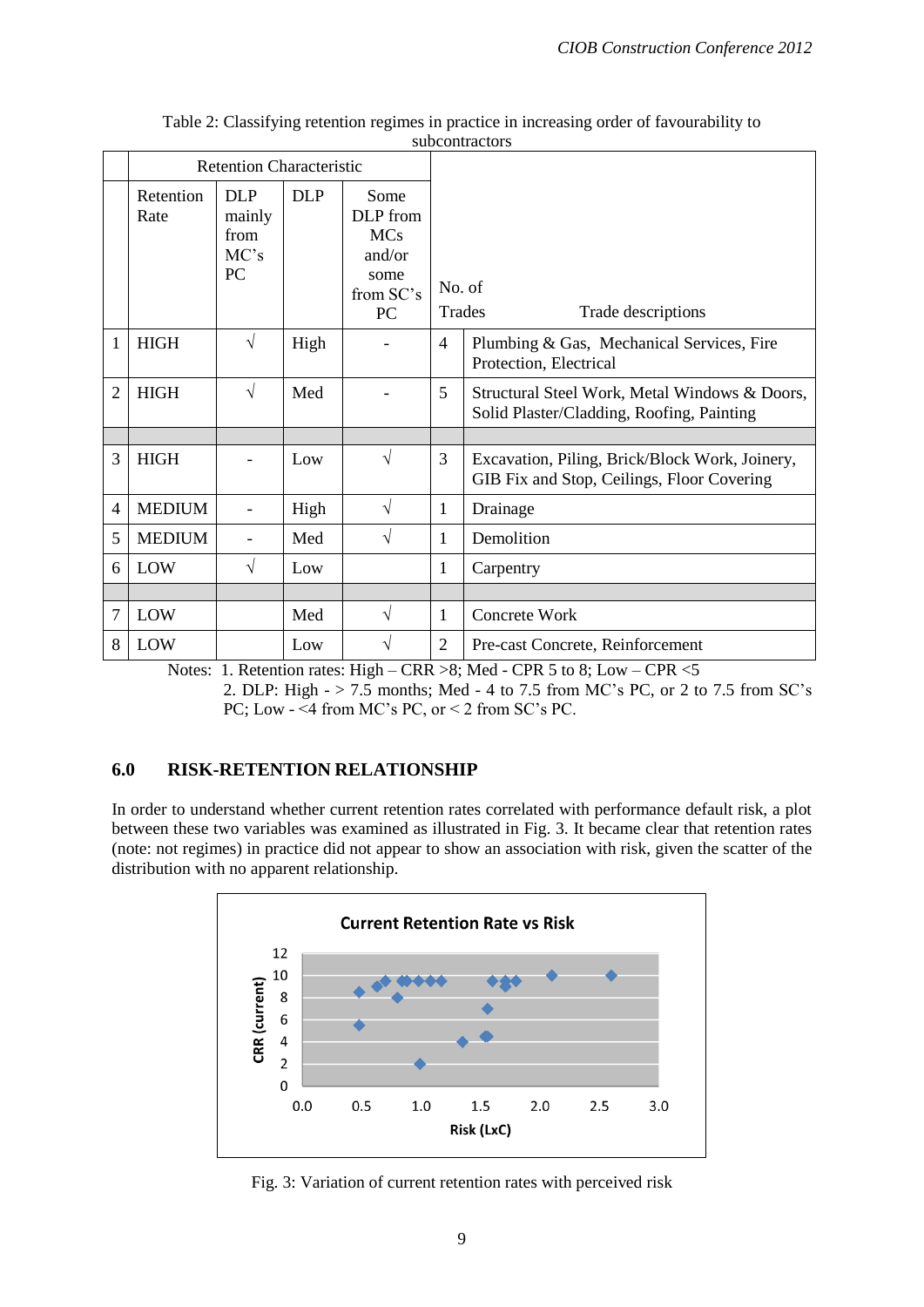This raises the question whether current practice when viewed holistically, i.e. from a retention regime perspective, has an association with risk. For instance, it was mentioned in Section 5 that two thirds of the trades (14 in all out of the 22 studied) had high retention rates. Of these 14 trades, according to information given in Table 2, had longer DLPs with releases tied to MCs' PC (categories 1 and) with the most unfavourable retention regimes from a subcontractor point of view. Thus one of the questions that arise is whether the risk levels of these trades are high enough to warrant an extreme retention regime. Information in Table 4 with regards to risk levels marked within parenthesis, and Table 5 information on 'likelihood' (L) and 'consequence' (C) levels of different trades provides greater insights as discussed below.

Firstly, consider issues related to L and C based on results in Table 5. Consider a composite retention rates (CRR) 9% and over as *high*. This is a reasonable choice. Focussing on the front-end trades, it is seen that all trades with a *high* consequence (i.e. above median), has a *high* CRR (see shaded cells). Similarly, with respect to mid-trades, all trades but one (Carpentry) that have *high* (above median) values for L or C, has *high* CRRs. Finally, focussing on the backend trades, unlike the frontend and mid trades, of the five trades therein, only one trade showed such an association (Solid Plaster/Cladding). As for other trades, one with a *high* L (GIB Fix and Stop), and three others (i.e. Suspended Grid Ceiling, Floor Coverings, Painting and Special Finishes) with *high* CRRs (>9%) did not show the association that a *high* L or C results in a *high* CRR. Whilst these trades need further investigation, 17 out of the 22 trades displayed this association. This is an interesting discovery about the link between risk and retention of current practice despite the lack of association with respect to retention rate and overall risk described earlier (see Fig 3).

|                    |    | Current<br>practice<br>categories as<br>in Table 1 |                                                                                                                                                            |
|--------------------|----|----------------------------------------------------|------------------------------------------------------------------------------------------------------------------------------------------------------------|
| <b>Type</b>        | 1a | 1                                                  | Plumbing & Gas $(1.2)$ , Mechanical Services $(1.6)$ , Fire Protection $(0.8)$ ,<br>Electrical Services (1.0)                                              |
|                    | 1b | $\overline{2}$                                     | Structural Steel Work (1.7), Metal Windows & Doors (2.6), Solid<br>Plaster/Cladding $(2.1)$ , Roofing $(1.8)$ , Painting $(1.1)$                           |
|                    |    |                                                    |                                                                                                                                                            |
| Type $\frac{1}{2}$ |    | 3                                                  | Excavation $(0.8)$ , Piling $(1.7)$ , Brick/Block Work $(0.5)$ , Joinery $(0.5)$ , GIB<br>Fix and Stop $(1.6)$ , Ceilings $(0.6)$ , Floor Covering $(0.9)$ |
|                    |    | $\overline{4}$                                     | Drainage $(0.7)$                                                                                                                                           |
|                    |    | 5                                                  | Demolition (0.5)                                                                                                                                           |
|                    |    | 6                                                  | Carpentry $(1.6)$                                                                                                                                          |
|                    |    |                                                    |                                                                                                                                                            |
| Type               |    | $\overline{7}$                                     | Concrete Work (1.5)                                                                                                                                        |
| 3                  |    | 8                                                  | Pre-cast Concrete $(1.4)$ , Reinforcement $(1.0)$                                                                                                          |

Table 4: Superimposing current Practice with risk levels

Secondly, consider issues related to defects liability period and risk focussing on Table 4 with Table 2 re-cast with risk levels shown within parenthesis and retention regimes amalgamated into three types based on non-friendliness/harshness of the retention regime for subcontractors. What is interesting about Type 1 trades is that all have risk levels above the median except for Painting (which is a median trade). In fact, for all Type 1 trades, contractors set DLPs mainly from their PC. Thus, higher the risk, more harsh the regime applied. As for Types 2 and 3 trades, risks are below the median and holding/release mechanisms for retentions are seen to be less harsh thereby establishing an association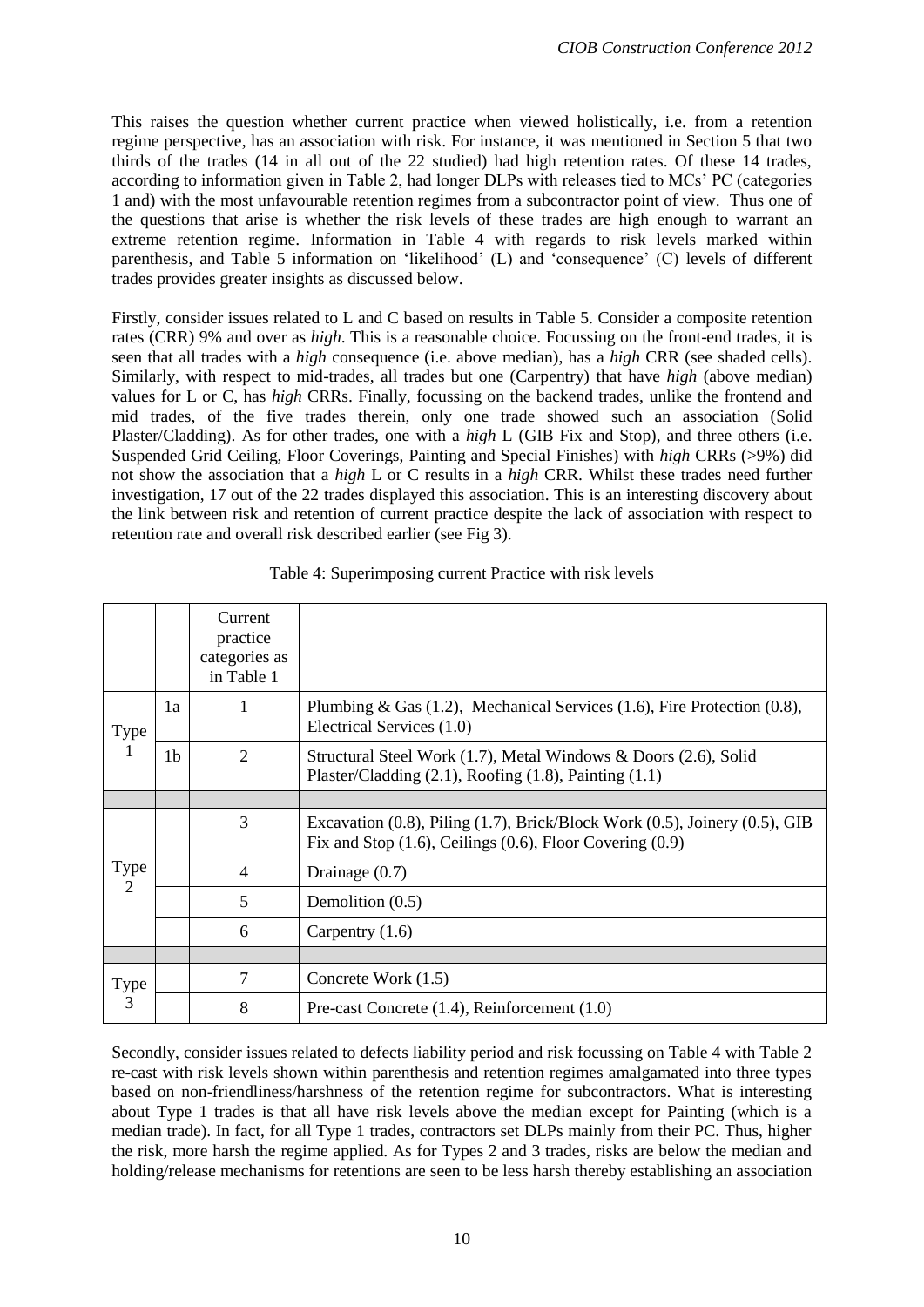between risk and retention regime with the exception of Piling, Carpentry, Concrete Work and Precast Concrete all of which have a risk level above the median. These exceptions need to be investigated further to understand whether there are more overwhelming reasons for less than harsh and comparatively favourable retention regimes (which may be the result of market forces). Others that need further investigation are Demolition, Brick/Block work, Joinery with the lowest level of risk yet with a Type 2 regime than a Type 3 regime if risks associate with retention regimes. Could the reasons for the latter be explained through Abeysekera's Cash Cow Theory (2008)? Only further investigations would reveal this.

|                                |        | Perceived Risk Profile Av. (Max score 2.5 for L & C;<br>Max score for L $x \, C$ is 6.25) | Current<br>Composite                                  |                                         |                           |
|--------------------------------|--------|-------------------------------------------------------------------------------------------|-------------------------------------------------------|-----------------------------------------|---------------------------|
| <b>TRADES</b>                  |        | Likelihood<br>Overall<br>$(L)$ Av.                                                        | Overall<br>Consequence (C)<br>Av.                     | L x C<br><b>Risk 1</b>                  | <b>Retention Rate</b>     |
| <b>Frontend</b>                |        |                                                                                           |                                                       | $L \times C$                            |                           |
| Demolition                     |        | 0.6                                                                                       | 0.8                                                   | 0.5                                     | 5.5                       |
| Excavation                     |        | 0.8                                                                                       | $\mathbf{1}$                                          | 0.8                                     | 8                         |
| Piling                         |        | 0.9                                                                                       | 1.9                                                   | 1.7                                     | 9.5                       |
| Concrete Work                  |        | 1.1                                                                                       | 1.4                                                   | 1.5                                     | 4.5                       |
| Pre-cast Conc.                 |        | 0.9                                                                                       | 1.5                                                   | 1.4                                     | $\overline{4}$            |
| <b>Reinforcement Steel</b>     |        | 0.9                                                                                       | 1.1                                                   | 1.0                                     | $\overline{2}$            |
| <b>Structural Steel</b>        |        | 0.9                                                                                       | 1.9                                                   | 1.7                                     | 9                         |
| <b>Brick &amp; Block Work</b>  |        | 0.6                                                                                       | 0.8                                                   | 0.5                                     | 8.5                       |
| Drainage                       |        | 0.7                                                                                       | $\mathbf{1}$                                          | 0.7                                     | 9.5                       |
| Mid                            |        |                                                                                           |                                                       |                                         |                           |
| Metal Windows & Doors          |        | 1.3                                                                                       | $\overline{2}$                                        | 2.6                                     | 10                        |
| Carpentry                      |        | 1.2                                                                                       | 1.3                                                   | 1.6                                     | 4.5                       |
| Joinery                        |        | 0.6                                                                                       | 0.8                                                   | 0.5                                     | 8.5                       |
| Roofing                        |        | 1.2                                                                                       | 1.5                                                   | 1.8                                     | 9.5                       |
| Plumbing & Gas                 |        | 0.9                                                                                       | 1.3                                                   | 1.2                                     | 9.5                       |
| Mech. Services                 |        | 0.8                                                                                       | $\overline{2}$                                        | 1.6                                     | 9.5                       |
| <b>Fire Protection</b>         |        | 0.6                                                                                       | 1.4                                                   | 0.8                                     | 9.5                       |
| <b>Electrical Services</b>     |        | 0.7                                                                                       | 1.4                                                   | 1.0                                     | 9.5                       |
| <b>Backend</b>                 |        |                                                                                           |                                                       |                                         |                           |
| Solid Plaster/ Cladding        |        | 1.5                                                                                       | 1.4                                                   | 2.1                                     | 10                        |
| GIB Fix & Stop                 |        | 1.3                                                                                       | 1.2                                                   | 1.6                                     | 7                         |
| <b>Suspended Grid Ceilings</b> |        | 0.7                                                                                       | 0.9                                                   | 0.6                                     | 9                         |
| <b>Floor Coverings</b>         |        | 0.8                                                                                       | 1.1                                                   | 0.9                                     | 9.5                       |
| Painting & Special<br>Finishes |        | 0.9                                                                                       | 1.2                                                   | 1.1                                     | 9.5                       |
|                                | Max.   | 1.5<br>Plaster                                                                            | $\boldsymbol{2}$<br>Windows/Mech-<br>anical Services* | 2.6<br>Windows                          | 10<br>Windows/<br>Plaster |
| Range                          | Min.   | 0.6<br>Demolition, Brick &<br>Block Work, Joinery,<br>Fire Protection                     | 0.8<br>Demolition,<br>Brick/Block<br>work             | 0.5<br>Demolition<br>/Brick/<br>Joinery | 2<br>Reinforcement        |
|                                | Median | 0.9                                                                                       | 1.3                                                   | 1.1                                     |                           |

\* Piling/Structural Steel 1.9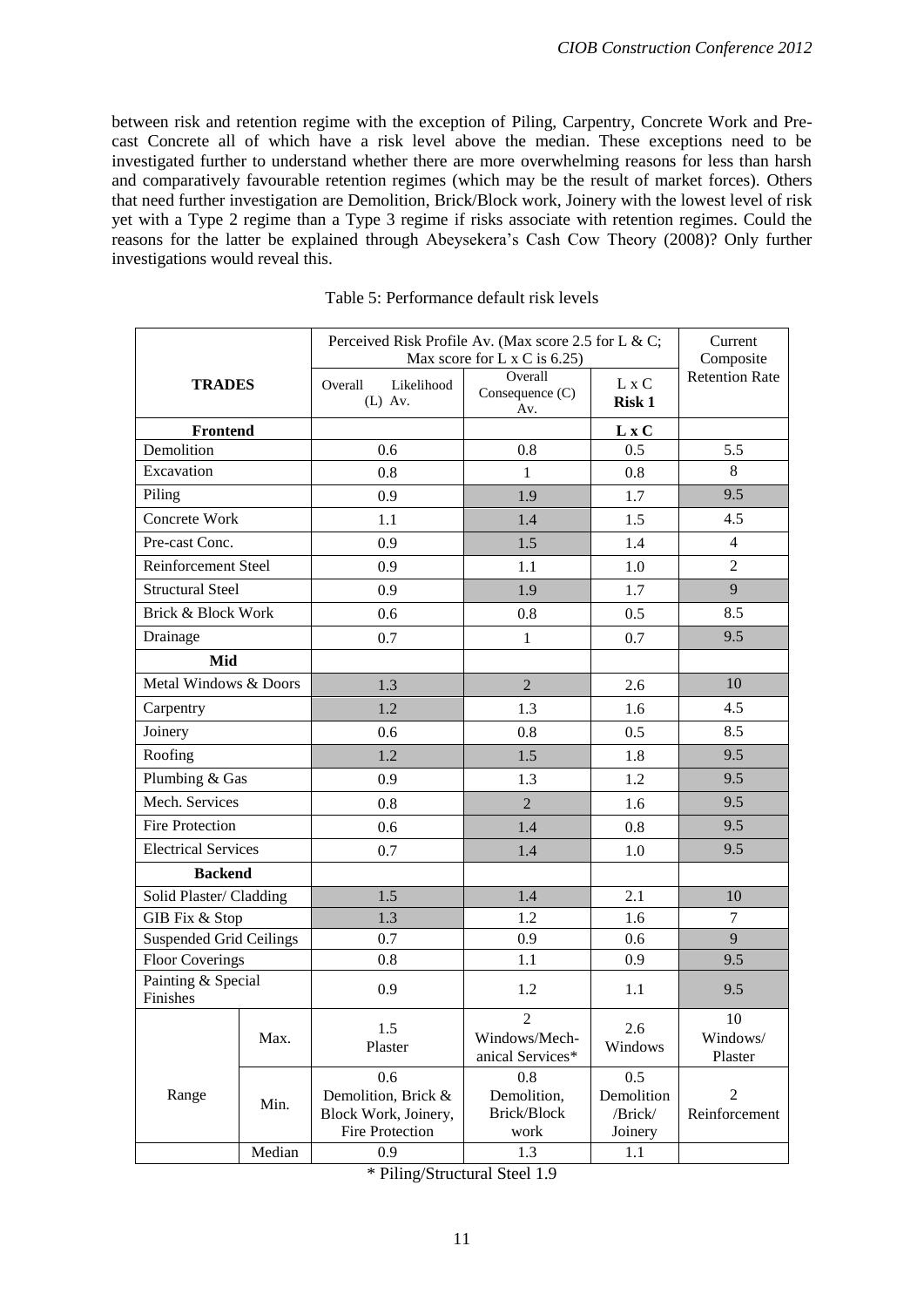Thirdly, consider the situation of Category 2 trades (Type 1b) all of which have a *high* risk level than Category 1 trades although with a somewhat *lower* DLP suggesting that contractors seem to prefer higher retention rates than longer DLPs despite higher risks without taking into consideration the nature of the trade (for instance, where a longer DLP would have been more suitable to judge performance over changing seasons). Whilst this seems to provide further evidence that retention regime has a better association with risk than retention rate, it seems that contractors appear to prefer higher retention rates than longer durations. Whilst the reasons have not been investigated, once again, Abeysekera's Cash Cow Theory (2008) may provide an explanation.

These observations raise the question as to whether given an opportunity of setting a retention regime entirely on consideration of risk levels, would retention regimes for Concrete Work and Pre-cast Concrete etc. be different. This is a matter that needs to be investigated by seeking information from these respondents regarding their perceived levels of risk and associated retention regimes. Moreover, it would also be useful to investigate whether for a given level of risk, the trade-off between retention rate and holding/release mechanism of retentions. For instance, as to whether contractors would prefer a higher retention rate for a less than adequate defects liability period, is a connected issue. This is an important and useful exploration of this study that seeks to understand the *risk-retention* relationship.

The study mentioned in the previous paragraph provides another measure for risk (i.e. overall risk without the product measure of 'likelihood' and 'consequence') which can then be used for validating the product measure of risk (i.e. L x C) with this overall measure based on high, medium, or low type responses for '*overall risk*' of a trade. Collecting data for other trades (not covered in this study) could be used for checking external validity. The weights used for converting qualitative scores to numerical scores (i.e. 2.5, 1.5, and 0.5) need further investigation including whether 'x' and 'y' of the product measure of  $L^x$  x  $C^y$  should be taken as 1 (see Section 3, data analysis).

## **7.0 CONCLUSIONS**

As mentioned earlier, the main purpose of this study was to investigate the risk-retention relationship by developing a methodology to understand this relationship.

In general, it was found that retention *rates* used in practice did not show an association with the overall (performance default) risk as current rates were primarily based on a paradoxically fair contractual practice of using back-to-back terms except with regard to holding/release mechanisms.

In contrast, when the risk-retention relationship was examined by the two components of risk, it is seen that for trades with high (above median) values of either consequence or likelihood (or both), composite retention rates used are high (over 9%), and for less than high values, the retention rates are lower thereby establishing a relationship between risk and retention to this extent with 17 out of the 22 trades studied displaying this association. The trades that did not, need further investigation to check whether there were other overwhelming reasons for these exceptions.

When examining the risk-retention relationship from a holistic approach taking retention regime as consisting of rate and release mechanisms, it may be concluded that higher the risk, harsher the retention regime. The converse is also true too but a lower level of risk or a medium level or risk, did not necessarily result in a commensurate response, i.e. low risks with favourable regimes, and medium risks with less than harsh regimes. This may be due to other overwhelming factors related to market conditions, project management convenience, or due to other considerations.

For a given level of risk, theoretically there could be many different types of retention regimes. However, for trades with high levels of risks, contractors seem to prefer higher retention rates than longer defects liability periods.